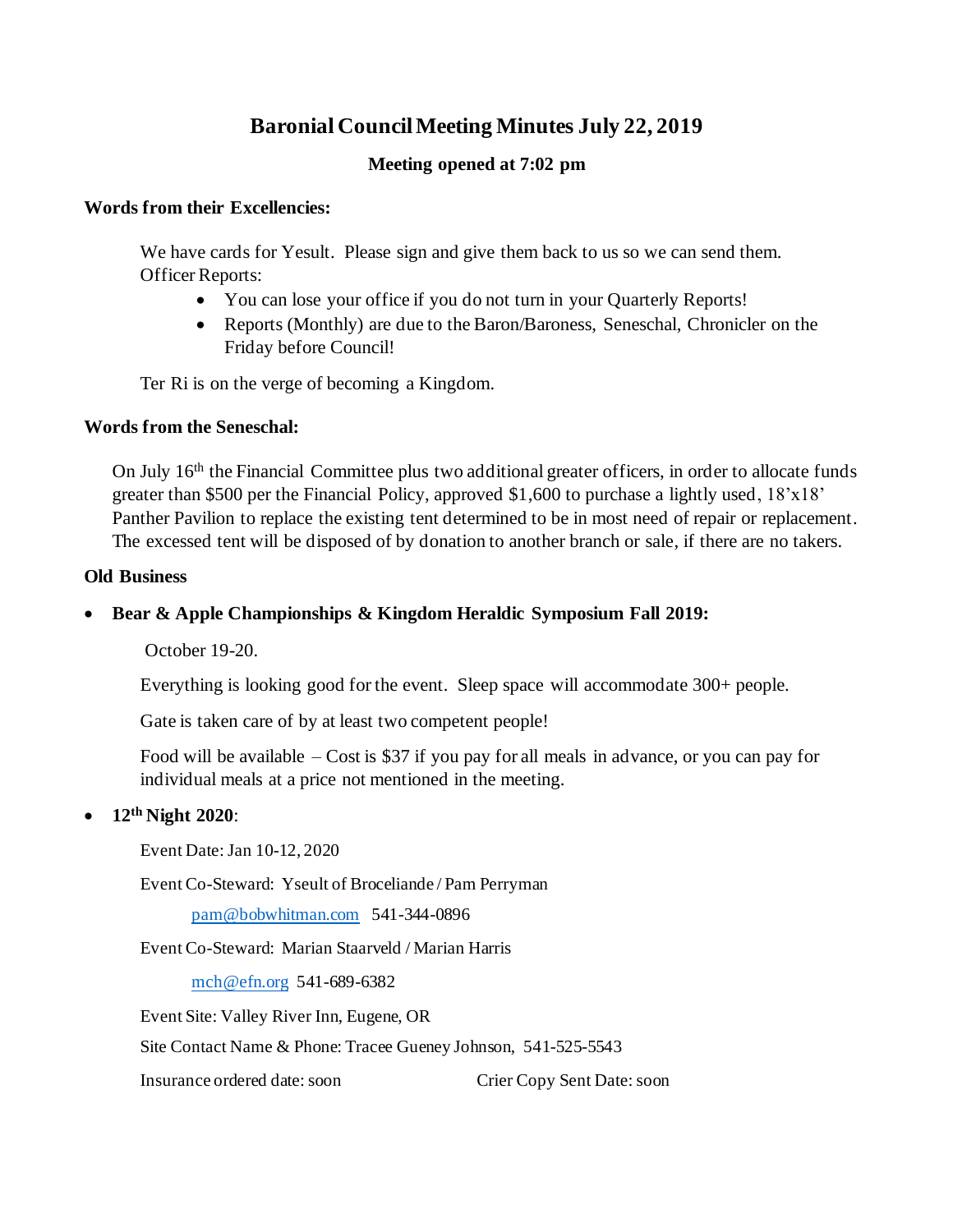| Event MIC: $N/A$ | Equestrian MIC: N/A |
|------------------|---------------------|
| Biffies: N/A     | Trash: N/A          |

Any budget issues: No. The third installment on the site rent has been paid. Currently working on site token ideas with the goal of useful, artistic and on budget.

Any Kingdom Officer/Champion or other contact issues: No problems. Have had contact from the tanists for Tir Righ and their Royal Highnesses.

Any other current challenges: Not really. Yseult's return from Virginia is very much up in the air, but we have plenty of decorations for the event already, and other logistics are easily handled by Marian, various staff heads or officers, or remotely by Yseult. Yseult has been skyping in for council, and as most communication these days is done virtually, her current physical distance has not posed a problem.

Any resolved challenges: No

Marian is working with Adiantum Web Minister to get the 12th Night webpages up and running. There is now a page on Adiantum's baronial website at http://adiantum.antir.sca.org/twelfth-night-2020/ It includes a meeting room request form and information about how to get on a wait list for rooms at the event hotel and a class proposal form for Baroness Ayla Roth who is managing classes. The list of confirmed meetings is also available on the event website.

We are receiving information from hotels to list as alternate lodging. We have heard from all but the last 4 and will put the contact information on the website by next week.

Maestra Elsbeth Cameron, our Merchant Coordinator, has been liaising with merchants at various events and already has several signed up. A merchant form is in the process of going onto the event website, though due to the need for signatures and payment it will need to be printed and mailed in.

Various households and groups have already begun to contact us with plans for get-togethers and celebrations. We appreciate the opportunity to be involved in such a joyous event!

Respectfully submitted,

Baroness Yseult of Broceliande, OL, OP

Baroness Marian Staarveld OL, Vs

# • **Financial Policy Update:**

Form language added to policy for PayPal. Move made to accept  $/2^{\text{nd}}$ ed  $/$  passed. Proposal to add a phone line for a tablet to be used for PayPal. Discussion on purchasing/acquiring a tablet that will be used at events as well as for live streaming of meetings will be continued when more information is available.

# • **Event Bids:**

- **-** Egils XLVI (July): Durin, Tadhg, and Tessina have placed a bid and have been accepted to run this event!
- **-** Midwinter's Feast (August):
- **-** Birthday Bash (September):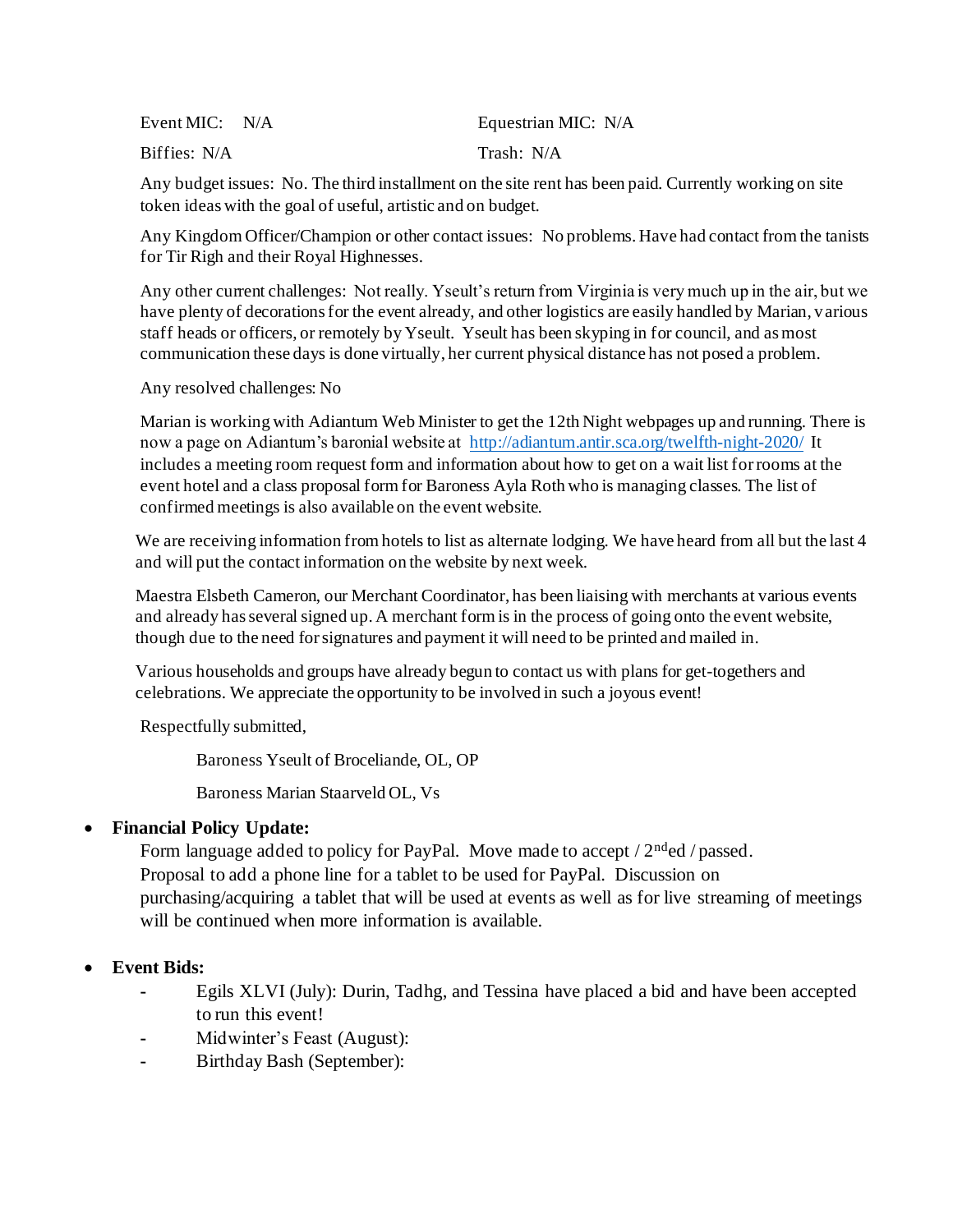## **New Business**

• **Customary Revision:** Their Excellencies and I met to discuss the Customary, and determined that most of what we were interested in adding was already in there and had just fallen out of use. Our plan is to publish the draft revision later this week for review and comments, and try to complete the approval process at the August meeting.

## • **Archery equipment/Regalia request:**

Quiver/Bow/Arrows being donated to TP for their Archery Champion Regalia.

#### • **Officer Applications:**

We have several vacancies and others that are coming due for extension or replacement. Please be aware of your warrant status and don't wait until you are 6-9 months out to announce the need for a replacement. If you are interested in Youth Combat or Family Activities, there is a background check requirement. Please announce your intent for either of these early so we can get that process started.

(Open/Vacant Offices: *Rapier Marshal, Cut & Thrust Marshal, Youth Combat Marshal, and Family Activities Coordinator*).

#### **Officer Reports**

#### • **Arts & Sciences – Alan Bowyer:**

We had a meeting On July 16th at Bonnie's house. Present were HL Antonia, HL Alys (Amy Carpenter), Dame Johanna Trewpenny, Bonnie Williams, Emma Haldan, Lady Luna-Francesca di Marco Lupi, and Thorholfr Egilsson. We discussed the upcoming demonstration at Lane County Fair.

I would like to take a minute and formally make Emma my Deputy Arts and Science Officer.

As assistant Thing maker, I would like to start carving stamps to decorate the site tokens for 12th night. We can do this Tuesday, July 23, at the house of Bonnie Williams.

Future thing making might happen at the Baronial Bevy, where I would like to paint poles for the baronial pavilions.

Three were no injuries, no expenditure of baronial treasure.

## • **Chamberlain – Thorholfr Egilsson:**

Space is becoming sparse. Request new shelving units and totes for the storage unit. Will cost approx. \$550. Also, Big Green is in need of repairs. Looking into the logistics and cost of this project.

## • **Chatelaine – Johanna Trewpeny:**

Chatelaine Handover has been effected. Business Cards will be ordered soon.

Several online persons responded to from the Website survey, watch for new faces.

Baronial Bevy was great and another place to wear garb! Several people spoken to and personal cards handed out which made the New Chatelaine happy. Connections!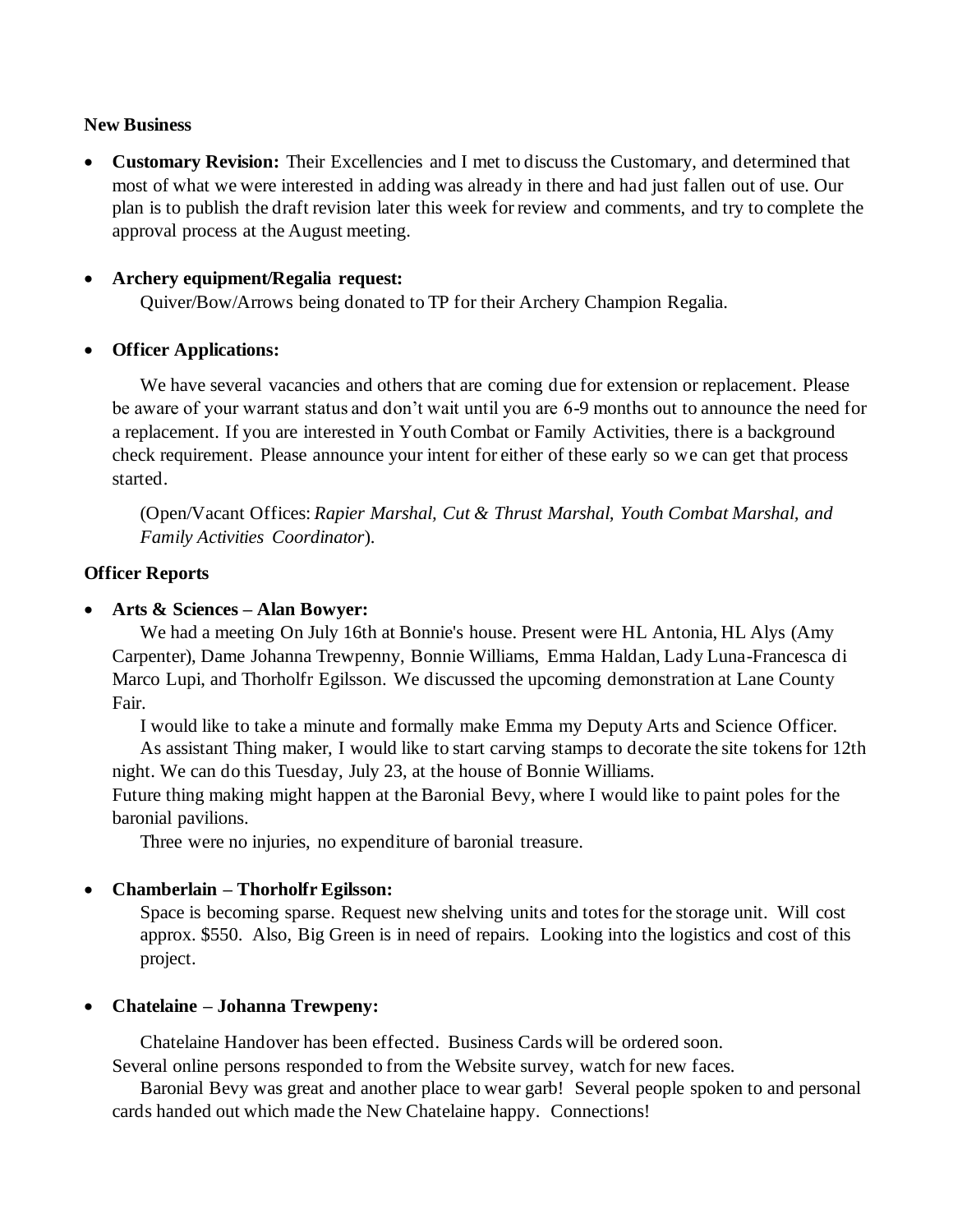Lane County Demo is this upcoming Sunday the 28th, and my family switched our vacation a week later so I could come!!! Antonia has the tickets for those who signed up and is running the demo. We have 12 participants who volunteered. There will need to be some copies of handouts made so "whoever has the copy card" and I need to meet up this week.

I have not yet had anyone ask about shadowing for future Chatelaine position, but I'm going to keep mentioning it!

- **Chronicler – William Jakes:**  Nothing to report.
- **Exchequer – Margaret Alexander:**  Report not available.
- **Gold Key – Alys Meghan Cattwyn:**  Report not available.

#### • **Herald – Lucius von Bamburg:**

The office of the Herald is currently working on some items in the ceremonial with Their Excellencies and Their Court Coordinator, including an Order for previous champions of Adiantum.

The library was recently updated thanks to Viscountess Elisabeth, several outdated sources were removed and a few new ones were added. I bring the entire library to every Adiantum event, if anyone wants to check out the new resources, just find me there!

The office currently has no new business and no material needs.

• **Lists – Elizabeth Turner de Carlisle:**

Report not available.

#### • **Marshal – Godwyn Reynard:**

Practice is happening, though not well attended. 7pm on Wednesdays at Maple Elementary in Springfield.

#### • **Archery Marshal – Iurii Levchenich:**

We have been fairly active this month, including having a new youth with great enthusiasm attend one of our recent practices with His Excellency Sir Durin Oldenmoor Tjorkilskin, who made a rare, but much-appreciated appearance! For the most part the weather has been good, with sunny, mildly breezy evenings, though a few practices were almost too hot to hold the practice(but luckily it cooled down).

Thanks to the hardworking and persistent efforts of our Baron(and my Archos), we now have ALL of our 85cm target rounds from Egertec Targets in the United Kingdom, it was a hard -fought battle, but definitely worth it, Thank You, Your Excellency!!  $\mathfrak{G}^*$ 

Shortly after I became the Archery Officer/Marshal for the Barony, Her Ladyship Katherine Fox offered to be my Deputy, which I gladly accepted. Recently, one of our Junior Target Archery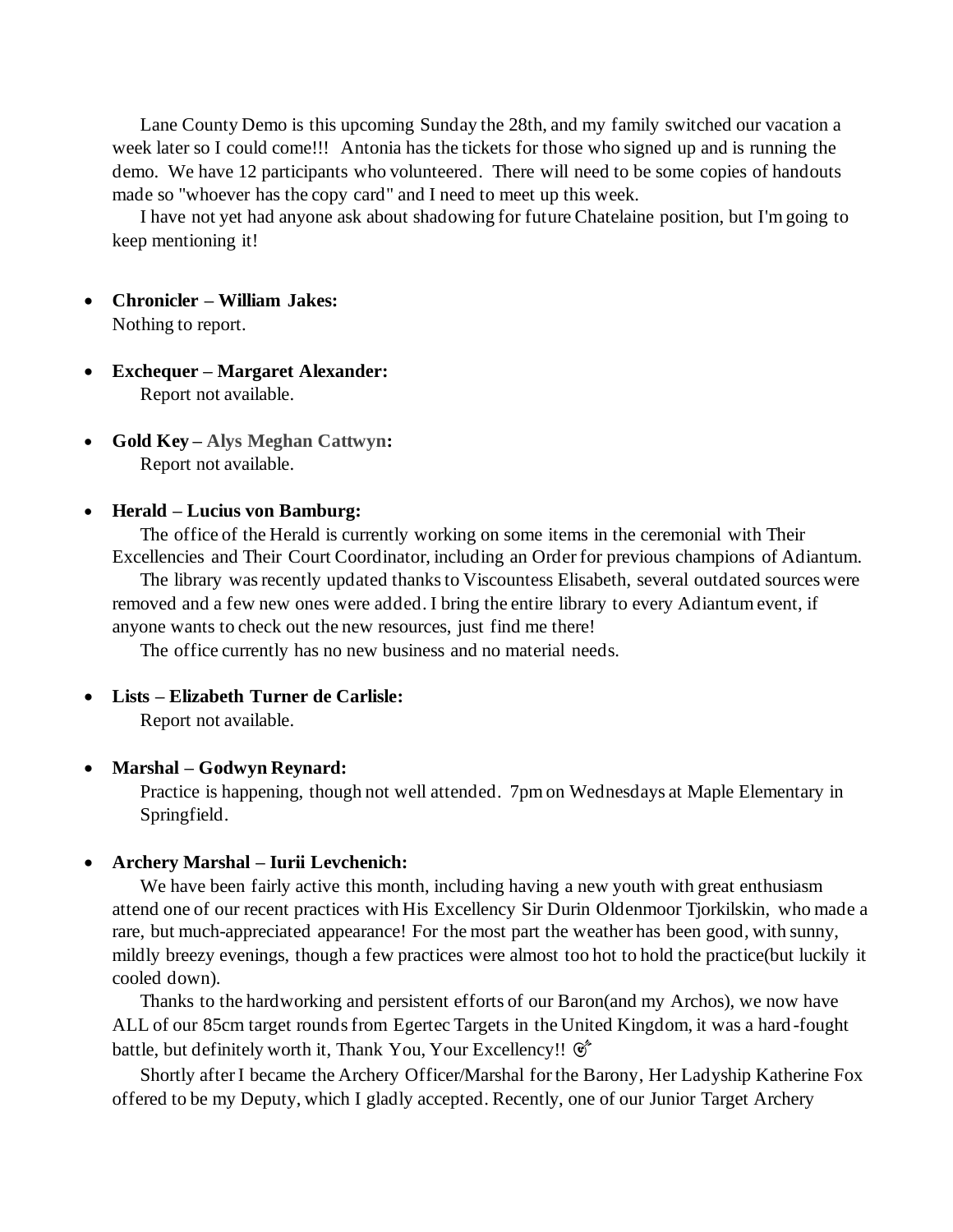Marshals was promoted to Senior TAM, congratulations go out to Thorholfr Egilsson for his hard work, ongoing efforts to increase his training and knowledge while he continues to find many new and diverse ways to serve the Barony, its officers and the populace!

Recently, Thorholfr broached the subject of becoming my Deputy, I was honored and grateful for his offer, which I have gladly accepted. Thus, I now have TWO eminently-qualified Deputies to help me and host practices when I am unable to do so, which has happened several times recently.

I am hosting the Archery Championship at Briaroak Bash next month, and will possibly also be running the Archery range for the whole event, as they do not have a current Archery Marshal, the person who has been doing so is taking a break, as I have been told. Any and all help that I can get for this event is greatly appreciated. I am still trying to find out what equipment/support Briaroak will be providing, and what I will have to take down from our equipment.

I will NOT, under any circumstances, be taking the new targets or their stands to be used, I have requested that Briaroak provide bales for targets, and that is being taken care of.

There will not be an official Archery practice this Thursday, I will be unavailable and HL Katherine will be out of town, the forecasted temperature is 91°, which is an unsafe temperature to hold a practice, even with dayshades and hydration available.

#### • **Thrown Weapons Marshal – William Cristofore:**

I just got signed into Office 365.

Three practices held, scores submitted; no injuries. A poll is under way to determine practice schedule. Sunday afternoon and Thursday evenings are in the lead. Poll closes July 22. I just saw the quarterly report request. I will attempt to submit it this week.

#### • **Scribe – Antonia Crivelli:**

There was a scribal night in July but it was thinly attended. I have been working to polish my calligraphy skills. Kirby is designing an original scroll for the Summits and I am working with him on layout. Was at An Tir West War and taught classes in tempera painting and paint making. I have discussed future projects with their excellences but so far nothing new has been produced. We gave a pretty good selection of painted baronial charters n had and I am delivering a few Summits charters tonight. I am planning to participate in the Lane County Fair Demo and Shrewsbury Fair, and am on board for 12<sup>th</sup> night.

#### • **Seneschal – Murchadh Monaidh Chraoibhe:**

Change to Seneschal's Handbook, Section X.3 – Youth Policies "Dealing With Minor/Youth - Related Policies of the Seneschal's Handbook be replaced with the following language effective immediately:

*Parents or guardians of minors shall have ultimate responsibility for the welfare and behavior of their children at all times. It is the responsibility of the adult who brings a minor to an event to ensure that the minor is safe and not in danger. At events in which youth participate in any way, participating minors must either have a parent or legal guardian present at the event, or an*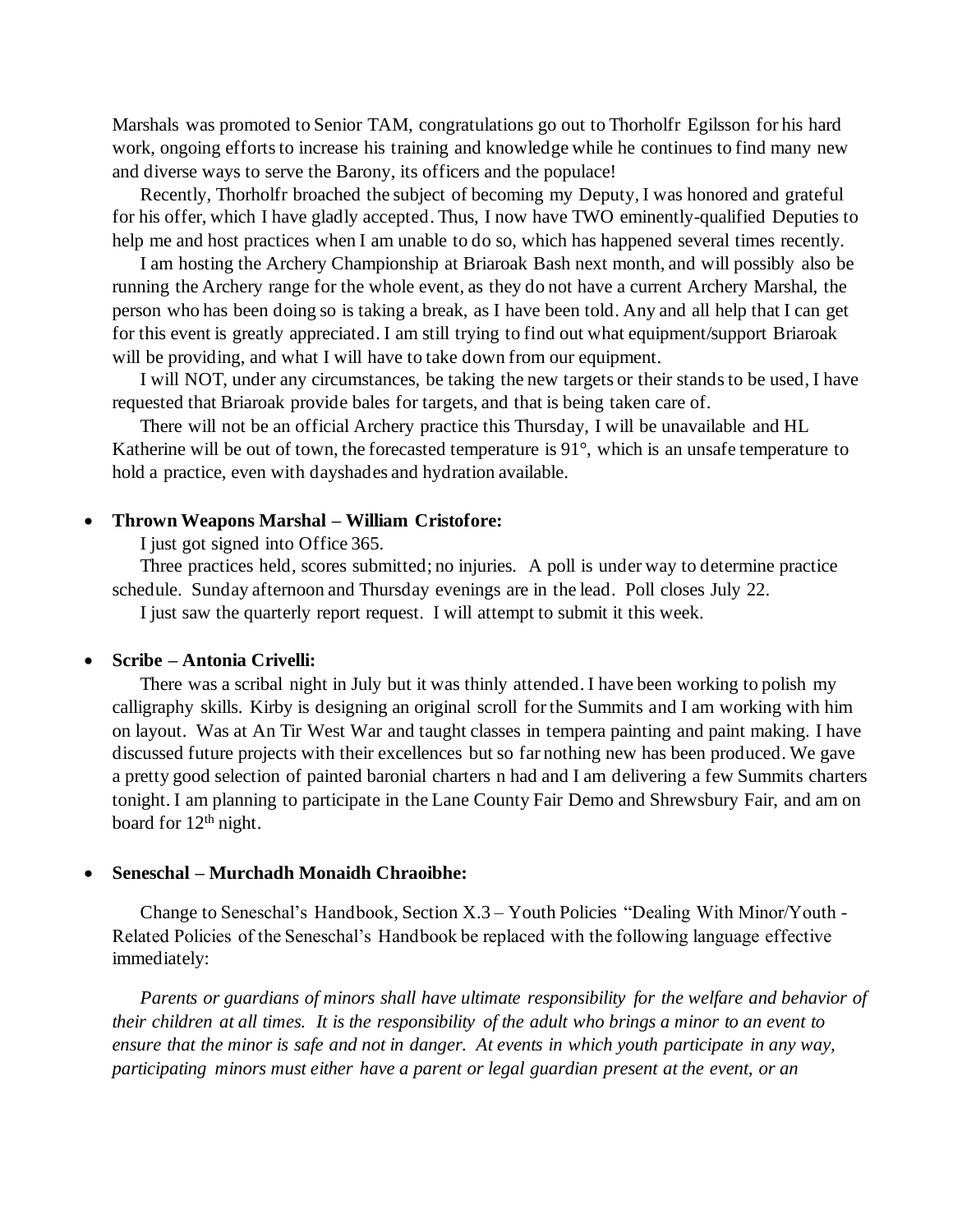*accompanying adult present in possession of a properly executed "Medical Authorization Form for Minors."*

From the Kingdom Seneschal: I am writing to let you know that there has been clarification from the SCA's Corporate Officers as to when waivers are signed at demos.

*Effective immediately, waivers are required for demos that allow the public to participate in archery and/or thrown weapons.*

At that point, with possibly other activities as well, viewers become participants and a waiver must be signed. Minors MUST have their parent or legal guardian sign such waivers. *(This policy effectively restricts archery and thrown weapons to a display and discussion of the equipment and rules involved at demos)*

## • **Social Media Officer – Nai Martyn:**

Our Social Media Official FB Presence Statistics

Post Reach is Down 12%

Post Engagement is up 3%

9 New page likes this month

Paid FB advertising for Egil's reached 2,613 people and generated 79 link clicks to the website for more information. for the cost of \$20

FB and Kingdom Calendar event info has not been updated on our upcoming Bear and Apple Tavern or for 12th Night, so Social Media Marketing has not begun.

I have requested a password reset for the Adiantum SM email. (this why this is coming to you from my Principality email)

We do not currently have any additional platforms.

• **Thingmakers & Regalia – Yesult of Broceliande:** 

#### **Baronial Projects List (status/updates?):**

- 1. The new 16x16' Panther needs its pole sleeves replaced ?
- 2. Cut the center poles of the officer pavilions in half, make new sleeves, repaint ?
- 3. Kneeler and/or wooden benches for court wooden frame for those who need assistance getting up and down - ?
- 4. Rebuilt 10'x12' gate pavilion need someone to make a ripstop nylon cover for it, maybe even figure out how to fly out one side wall for extra area for filling for parking passes, misc. info, etc.
- 5. Backdrop for thrown weapons ?
- 6. Make roll-up canvas storage for pavilion stakes. Maybe get square buckets for rope/stake storage - ?